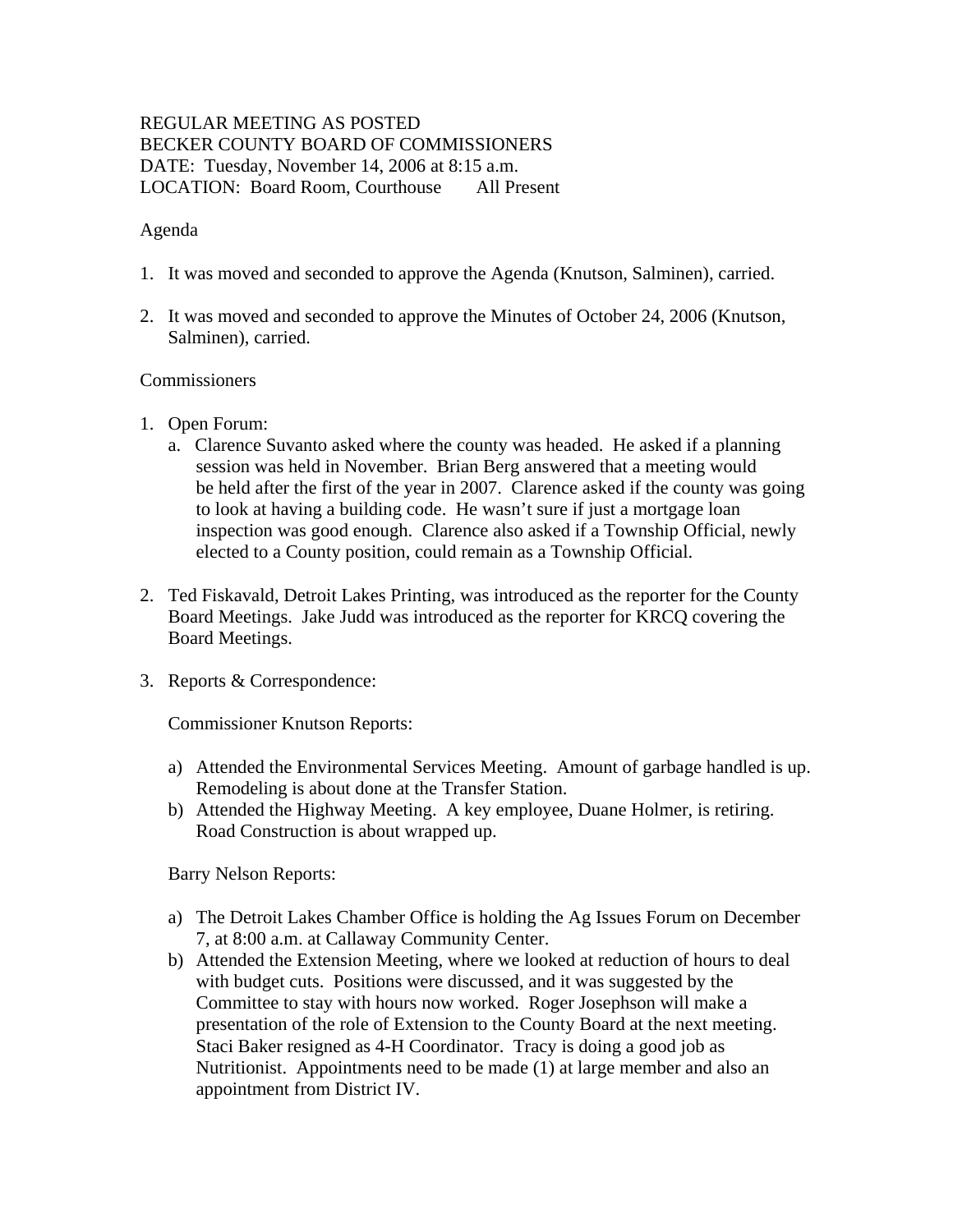Harry Salminen Reports: No Reports

Commissioner Mulari Reports:

a) Attended the Mahube Meeting, where we discussed the Homeless Program.

Commissioner Bristlin Reports:

- a) Attended the Extension Meeting. The general feeling was to stay with the hours of the present extension educator, but look at the 4-H Coordinator as a part-time position.
- b) Environmental Meeting was held. We looked at having someone oversee the Environmental Affairs Office. We felt that Steve Skoog would be a good fit for this area. Bob feels Dean Haverkamp works hard for the County. He is doing a good job.
- 4. It was moved and seconded to approve the re-assignment of the authority and duties from the Environmental Services Director position to the County Assessor position (Bristlin, Salminen), carried.
- 5. It was moved and seconded to approve the list of AMC Voting Delegates to the AMC Annual Conference held at the Mayo Civic Center in Rochester on December 4-6, 2006 to include the attendees up to 8 delegates and authorize Brian C. Berg to choose a department head (Salminen, Bristlin), carried.
- 6. Brian C. Berg, County Administrator, gave an update on the construction projects: Transit Building and Courthouse.
- 7. It was moved and seconded to approve the right-of-way easement at the Becker County Landfill, and authorize the Board Chair to sign, with Wild Rice Electric Co-op prior to erecting or burying electrical lines (Knutson, Salminen), carried.
- 8. It was moved and seconded to approve the signature of the Board Chair on the Public Transit Capital Grant Contract between Becker County and the State of MN (Salminen, Bristlin), carried.
- 9. It was moved and seconded to approve to set the December County Board Meetings for December 12 and 19 as Regular Scheduled Meetings, with December 26 as an alternate date if needed (Salminen, Knutson), carried.
- 10. The Highway 5-Year Plan Meeting is scheduled for November 28, 2006 from 5:00 to 7:00 p.m.
- 11. The Christmas Tea was discussed and could be held on December 19 after the County Board Meeting.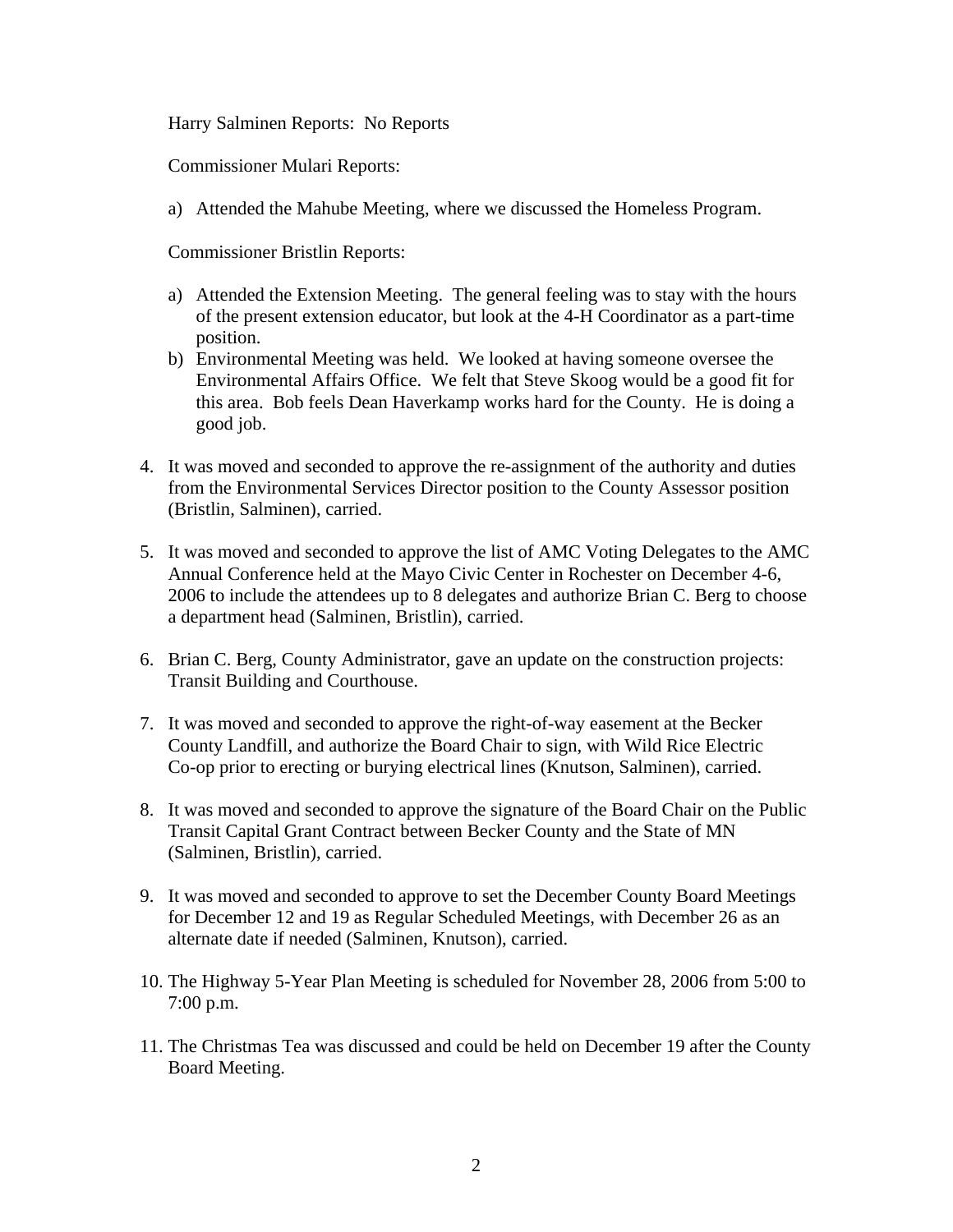## Auditor

- 1. It was moved and seconded to approve a Gambling Premises Permit Application for Cormorant Lakes Sportsman's Club for operations at Cormorant Inn & Suites, Cormorant Twp. (Bristlin, Nelson), carried.
- 2. It was moved and seconded to set a Public Hearing on January 23, 2007 at 9:00 a.m. for changing the name of Bullhead Lake located in Lake Eunice Township, if the proper information is provided. Commissioner Nelson asked that Planning & Zoning be notified of the proposed change (Knutson, Salminen), carried.

## Finance Committee Minutes

- 1. It was moved and seconded to approve the Claims (Nelson, Salminen), carried.
- 2. It was moved and seconded to approve the Capital Improvement Request of (10) Wired Headsets @ \$109.95 and (2) Wireless Headsets @ \$217.45 for a total of \$1,626.46 (Salminen, Nelson), carried.
- 3. Human Services Personnel Request will be later on the Agenda.
- 4. It was moved and seconded to pass Resolution No. 11-06-1C, amending Resolution No. 09-06-2E, changing the Mechanical Contractor to Manning Mechanical in the amount of \$1,287,220 (Salminen, Knutson), carried.
- 5. It was moved and seconded to approve the following third quarter computer purchases: (6) Computers and (5) Monitors/Sheriff's Department in the amount of \$4,800; GIS Development Workstation/Assessor's Office in the amount of \$1,500; and Engineering Workstation and Monitor/Highway in the amount of \$1,300 (Bristlin, Salminen), carried.
- 6. It was moved and seconded to approve the GIS Server and SQL Server Software in the amount of \$8,000 (Salminen, Nelson), carried.
- 7. It was moved and seconded to set the Truth-in-Taxation Meeting for December 07, 1006 at 7:00 p.m. in the Upper Courtroom (Nelson, Salminen), carried.

#### Assessor

1. It was moved and seconded to approve an Abatement for Parcel No. M19.8601.000, Lake View Twp., Mobile Home License, in the amount of \$160 (Nelson, Salminen), carried.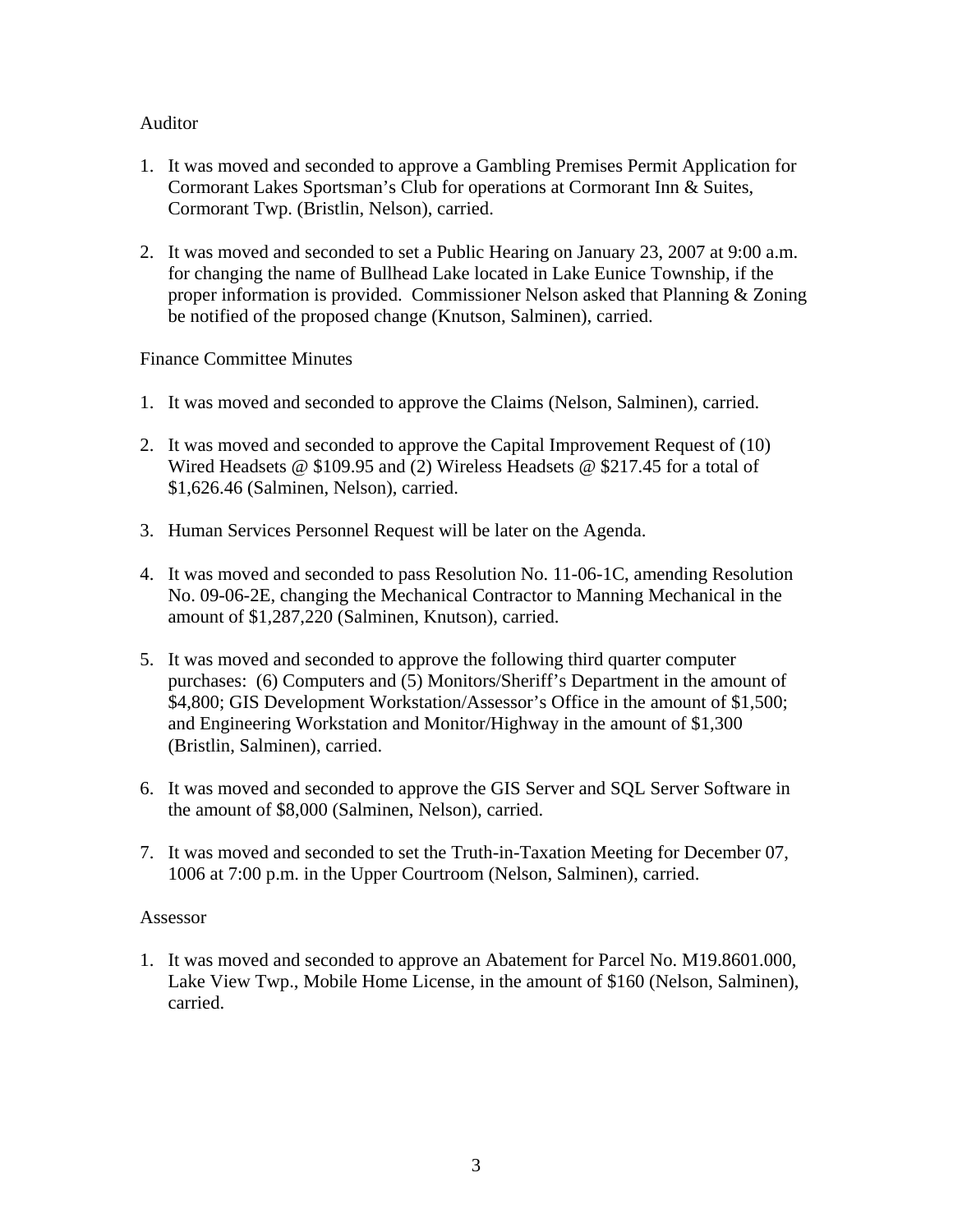#### Soil & Water

- 1. Brad Grant, District Administrator, and Ed Musielewicz, Natural Resources Conservation Services District Conservationist gave reports on the 2006 Ag Inspectors Annual Report and the Federal Farm Programs. It was moved and seconded to authorize the Board Chair to sign the 2006 Ag Inspectors Annual Report (Nelson, Salminen), carried.
- 2. Brad Grant will be applying for the National Fish & Wildlife Grant which could be used to increase the hours of the Ag Inspector.

## Human Services

- 1. It was moved and seconded to add an agreement with Rural Minnesota Concentrated Employment Program for regional Services for Food Support and Employment Training to the Agenda (Bristlin, Salminen), carried.
- 2. It was moved and seconded to accept the Family Services and Probation Placement Reports (Salminen, Nelson), carried.
- 3. It was moved and seconded to accept the Adult Services Report (Salminen, Nelson), carried.
- 4. It was moved and seconded to approve the Human Services Claims (Salminen, Knutson), carried.
- 5. It was moved and seconded to approve the agreement with Rural Minnesota Concentrated Employment Program for regional services for Food Support and Employment Training (Salminen, Nelson), carried.
- 6. It was moved and seconded to approve the Community Health Claims (Salminen, Knutson), carried.
- 7. It was moved and seconded to approve to hire a Part-time Nurse for the WIC Program (16-hours a week) (Salminen, Nelson), carried.
- 8. It was moved and seconded to approve the Child & Teen Checkup Agreement (Salminen, Knutson), carried.
- 9. It was moved and seconded to approve the Transit Claims (Salminen, Knutson), carried.
- 10. It was moved and seconded to approve to hire a Part-time Transit Driver as ridership has increased (Salminen, Bristlin), carried.